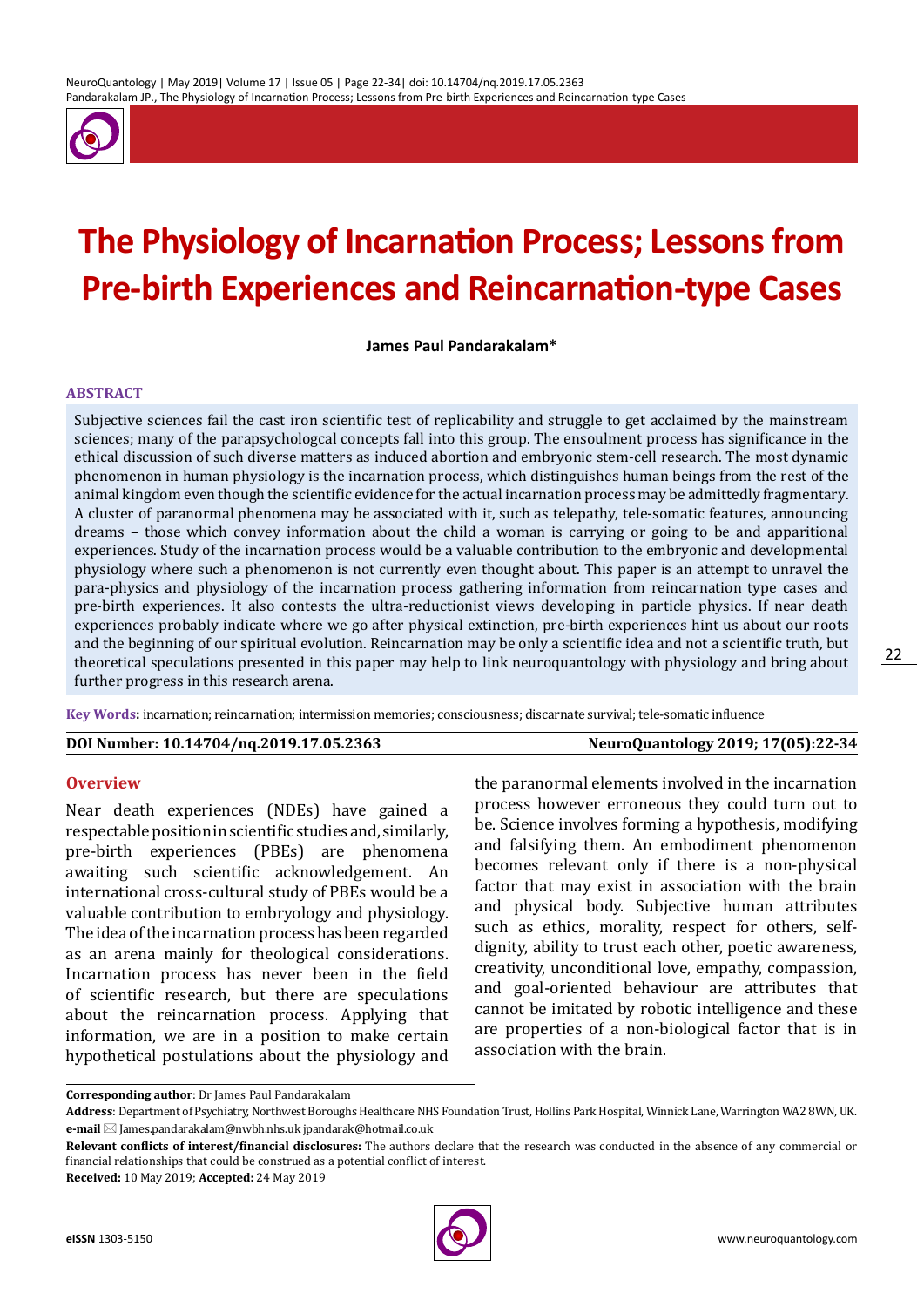The world's major faith traditions embrace the concept of a spiritual body formed in another dimension which incarnates into the product of conception while in the embryonic or foetal stage. The evidence to consider the incarnation process is based on the information we have gained from reincarnation studies and certain cases of PBEs. The present paper does not treat reincarnation as a universal phenomenon and its doctrinal aspects are also excluded from consideration. As a rule, incarnation is a once only phenomenon and reincarnation is a rare exception to this norm, but the latter could supplement our existing scanty knowledge of the former. Reincarnation may be an anomalous phenomenon, but its study could be helpful in developing an approximate model of normal, physiological incarnation process. The process of human conception remained as a mystery until the embryologists unravelled it, but the incarnation process continues to be a mystery of mysteries. Reincarnation, if it is true, is only one form of survival after death and there could be continued spiritual evolutions in other non-physical dimensions.

All humans are incarnated personalities, and a very few may be reincarnated ones. From a nonreductionist point of view, every human being is endowed with an individualising principle or humanising principle – the spiritual body – that makes Homo sapiens distinct within the animal kingdom. Reincarnationists shy away from one fundamental question. For reincarnation to take place, there needs to be an initial generic incarnation to start with, so how did that come about? If so, there cannot be any reason why the phenomenon of initial incarnation should stop happening. In other words, a belief in reincarnation also entails a belief in the phenomenon of the first-time incarnation of spiritual bodies occurring all the time. It is true that research into reincarnation cases has not offered fool proof evidences, but the possibility of universal incarnation phenomenon should also be simultaneously explored, and it can enrichen our knowledge of embryonic and developmental physiology. Cases of accidental reincarnation are helpful in bringing the concept of universal incarnation process into the realm of physiologists' imagination and supplement its theological understanding. Such an endeavour would offer a better definition of a human person suggesting that we are not mere electrical animals or quantum beings.

Even though the terms 'spirit' and 'soul' are commonly used interchangeably in modern usage, certain theologians may ascribe distinct meanings to the two. The tendency is to regard the soul as the vehicle of the spirit-the non-biological factor. If soul and spirit represent two distinct realities, it is likely that one of them incorporates within the physical body at a later time after conception than the other does. The origin of non-biological spiritual bodies remains an enigma, but its association with the foetal body can be outlined or understood with the experiences gained through reincarnation type cases. Quantum physics can only explain the mechanical quantum part of our consciousness and runs the risk of oversimplifying consciousness. The evidence for the very existence of a non-biological factor is obtained from survival research and therefore, is indirect evidence.

The current evidence for discarnate survival is germane to the present discussion. Our perception of consciousness that exists independent of brain is mainly based on evidence gathered through survival research. Dr Vernon Neppe, a neuropsychiatrist turned parapsychologist, has pronounced that the joined assemblage of proof for discarnate survival is overpowering so extraordinary that it might be viewed as experimentally fitting (Tymn, 2002). The commonly cited examples of evidence for discarnate existence are abundant. They encompass clinical death experiences, pre-death visions, shared death experiences, collective apparitions, some forms of mediumistic incidents – especially the ones that include cross-correspondence, drop-in interchanges and physical occurrences of children's memories of previous lives, electronic voice phenomena,<br>instrumental trans-communication. transplant trans-communication, cases, and scientifically studied collective Marian apparitions. Gary Schwartz's soul-phone is an interesting development that requires close scrutiny and theological input (Schwartz, 2002; 2011a; 2011b; 2014). There are many other kinds of evidence that await rigorous scientific evaluation.

Alternative explanations are offered for most of the categories of evidence, super-psi being a factor in the counter-arguments. On the off chance that super-psi exists, it might be a workforce of the celestial body, the super-shin (spiritual body) or a definitive non-organic factor. As indicated by James Beichler, Super-psi is a similar element as that which endures physical annihilation (Beichler, 2008). If survival after death is a reality, it is logical to assume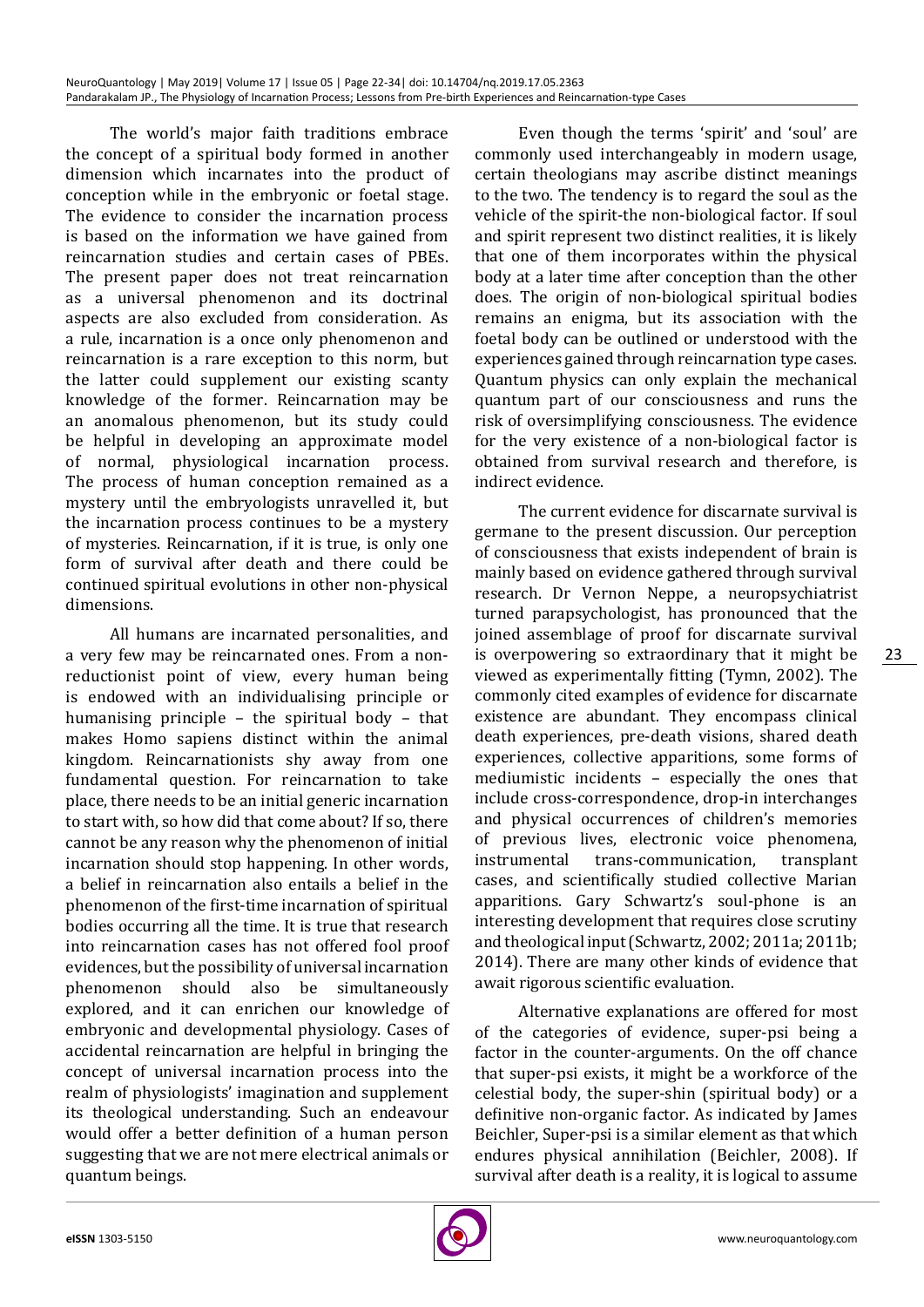that humans possess a high-energy body with the potential to power long-term non-corporal existence.

Everything should follow the logic of physics, however incomprehensible that is, and therefore the continuity of life after death should not be regarded as magical. If the spiritual body emanates from the physical realm, it cannot be expected to be immortal. For it to be long lasting, the spiritual body has to be formed in a higher dimension, from a superior kind of material, and to be incarnated into the physical body. Reincarnation cases, though not regarded as scientific truths, offer the best evidence for the existence of a long-lasting non-biological factor incorporated with the human body.

# *Universal incarnation and accidental reincarnation*

In its theological sense, incarnation generally implies a higher spiritual state descending or transforming itself to a lower physical state. In this discourse, I am using the term in its literal sense and is applicable to the embodiment phenomenon of all human beings who are first time around. The word derived from an old medical term "incarne" which refers to flesh growing over a healing wound. Reincarnation refers to re-embodiment phenomenon. Even if the idea of incarnation makes sense, it is perceptually inscrutable with the present day instrumentations.

In life, the spiritual body may exist in a personal spiritual space, well insulated from external intrusions. In the grand economy of nature, it is plausible that an unphysical body (a quantum body) grows along with the physical body, and that a nonbiological body (a quantum-like body that is higher consciousness) has evolved in another dimension and incarnates into it (Pandarakalam, 2010a). Such a conviction counts with the perspective of John Beloff, who contends that if solid dualism exists, we may likewise need to acknowledge the presence of a grandiose pool from which every one of our individual personalities stems and to which each eventually returns (Beloff, 1994). This coeval entity may consist of a richer reality, even a negative one. Accidental reincarnation is only one piece of the jigsaw puzzle of discarnate existence, Information obtained through faith traditions, death related visions and Marian visions are equally important to understand the different forms of discarnate survival.

Mediumship and reincarnation studies offer some clue to the process of incarnation. In this respect, literature relating to Chico Xavier (Playfair,

2011) and Stevenson's reincarnation-type case studies have been particularly helpful (Stevenson, 1997). Stevenson's reincarnation studies have also been enlightening with regard to understanding generic incarnation, even though he never focused specifically on this issue. Stevenson's studies are centred on spiritual personalities that exist for the second time but may be relevant for those who are at the first-time stage. Re-embodiment case studies offer a conceptual model of generic incarnation as well. Literature relating to Xavier suggests that spiritual bodies may be likened to architects – the body cells being the bricks. The architect makes an input to every aspect of construction, even in laying down the foundations of the building. Furthermore, the human body is like a machine constructed in the subtle mould of the pre-existent spiritual body (Playfair, 2011).

Reincarnation research possibly offers a few hints regarding the incarnation processes. Different terminologies have been suggested to distinguish the scientific concept of reincarnation from the doctrinal one. If we accept that there is no universal reincarnation and no cycle of rebirth, "accidental<br>reincarnation", "extra-cerebral memories," "extra-cerebral memories,"<br>transfer" and 'development " consciousness reincarnation' are useful terms in differentiating the rare incidence of reincarnation from the doctrinal concept. Stephen Blake, a mathematician, has recently refuted the logic of Karmic reincarnation and the cycle of rebirths (Blake, 2014). Flashbacks of lives – as described by children remembering previous lives and under hypnotic regression – as well as instances of pre-birth memories without previous life memories indicate that the incarnation process is guided, filtered and chosen with special intent. It is not a robotic process. Spiritual bodies even influence fertilisation and the subsequent formation of the foetal body. The blastocyst may be compared to an outer garment that is tailored to suit the needs of the buyer; the buyer has the freedom to alter it according to taste.

#### *Pre-existence*

The idea of a one of a kind and individual cognizance might be acknowledged better by tolerating the theory that it pre-exists in another dimension. The spiritual bodies were formed by a mysterious, unknown creative process and we may never know the precise details of their creation. Much the same as the enormous Higgs boson (since 2013 confirmed

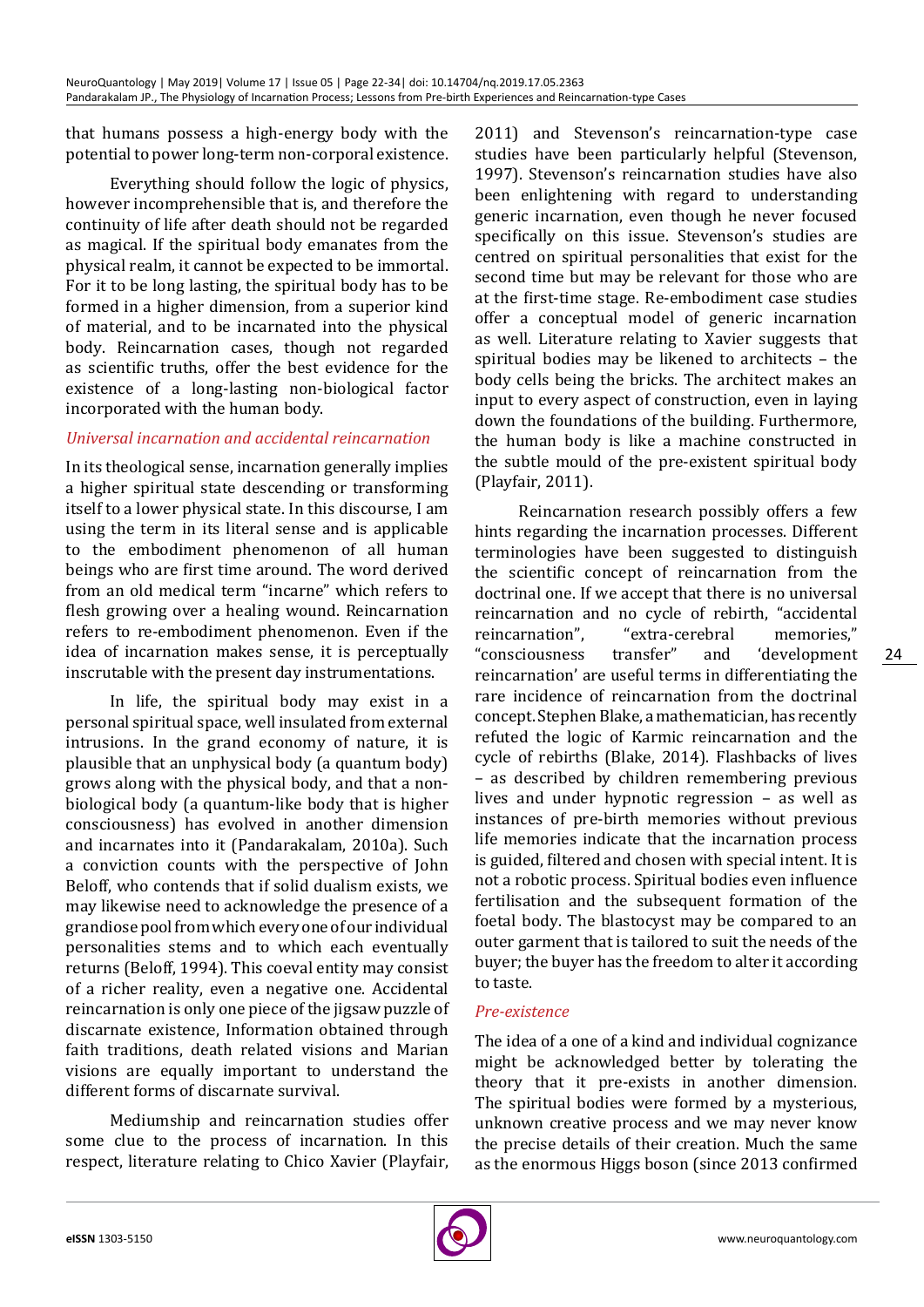by logical research) that existed not long after the Big Bang, otherworldly substantial structures may have been theoretically made by a profound Big Bang in an interminable profound measurement, a hyperspace past the brane-space (an extended object analogous to the strings of string theory but having any number of dimensions rather than one dimension). Enchanted encounters propose the likelihood of a dimension that has its very own request and objectivity, existing past the higher dimensional structure. Before the celestial body is drawn towards the human incipient organism or foetal body, it might exist in a "grandiose belly" (Modi, 2000). When the profound body is seen to have advanced in a higher measurement past the quantum spaces, then the term non- biological and non- physical becomes valid. During pre-conception periods, spiritual bodies may be experiencing only faint units of consciousness (Pandarakalam, 2010a).

Scientists with Newtonian world views tend to discount the invisible. With regard to the school of thought of established physicists that two particles cannot occupy the same space at the same time has likewise been a logical square to the faith in the presence of a higher measurement related with the brain. This idea, in any case, is being argued by post-Einsteinian physicists (Bryan, 2000). Neutrino physics make the invisible more tangible. We exist in physical space and in a personal mental space (Smythies, 1988). Human beings may contain a nonatomic energy system incorporated within an atomic energy system. Mind and brain may coexist in the same way that both water and sponge can exist in the same place at the same time (Stevenson, 1981). The minds in the mental space may have the power to interact with other minds, including disembodied ones.

To appreciate the idea of universal incarnation, one should have a conceptual model of higher consciousness and a coeval/ cosmic womb where it might originate and return. According to the proposal of Michael E. Byrne, the zero-point dimension currently co- exists with the physical dimension and existed before the big bang (Byrne, 2018). To quote from Byrne, "A zero dimension would also provide a realm for non-physical consciousness and wave functions to reside and interact non-separately with each other-thus incorporating consciousness as an explicit part of science and resolving the problem of mind-brain duality." This also could be the site of a hypothetical spiritual big bang when spiritual bodies were formed and later getting associated with the human bodies? It is worth considering whether such views are in tandem with the "home" projected by children remembering intermission period.

The visible world is only an outer structure of an inner mechanical quantum world probably composed of shadow matter, and beyond the quantum world may be existing the primary spiritual dimensions. Mystical experiences conveyed throughout the human existence suggest that mysticism is the bedrock of reality and quantum being only the foundation of matter (Kelly *et al.*,2007). In this respect, scientifically investigated and well documented Marian apparitional mysticism of recent times is highly precious (Laurentin and Joyeux, 1987).

#### *Pre-birth experiences*

Sarah Hinze has made a serious attempt to make PBE research in par with NDE research (Hinze, 2016). Hinze argues that in a typical PBE, a parent, sibling, aunt, uncle, or grandparent, etc., receives communication from a child before he or she is born, or in many cases before he was even conceived. These unborn children at times can warn, protect and enlighten us through the veil. However, they appear most often to announce it in their time to experience mortality–their time to be born on earth. Having studied several cases of PBEs for 20 years, Hinze highlights ten aspects of a typical case of PBE similar to the typical characteristics of NDE described by Raymond Moody and report the following common features:

1. Radiation of love. The pre-birth experiencer senses a powerful radiation of love from the preborn

2. Celestial light-The preborn may appear in a peaceful and radiating light.

3.Gratitude and apprehension

4. Sadness to leave the security of prenatal life.

5.An assigned time to come to earth

6.Protective messages to prevent blocking of conception and earthly transition.

7.Special mission- a specific syllabus to complete during the earthly school.

8.Preparatory message-instructions to help the preborn to complete their allotted earthly mission. 9. Escorting birth process by an outside agency.

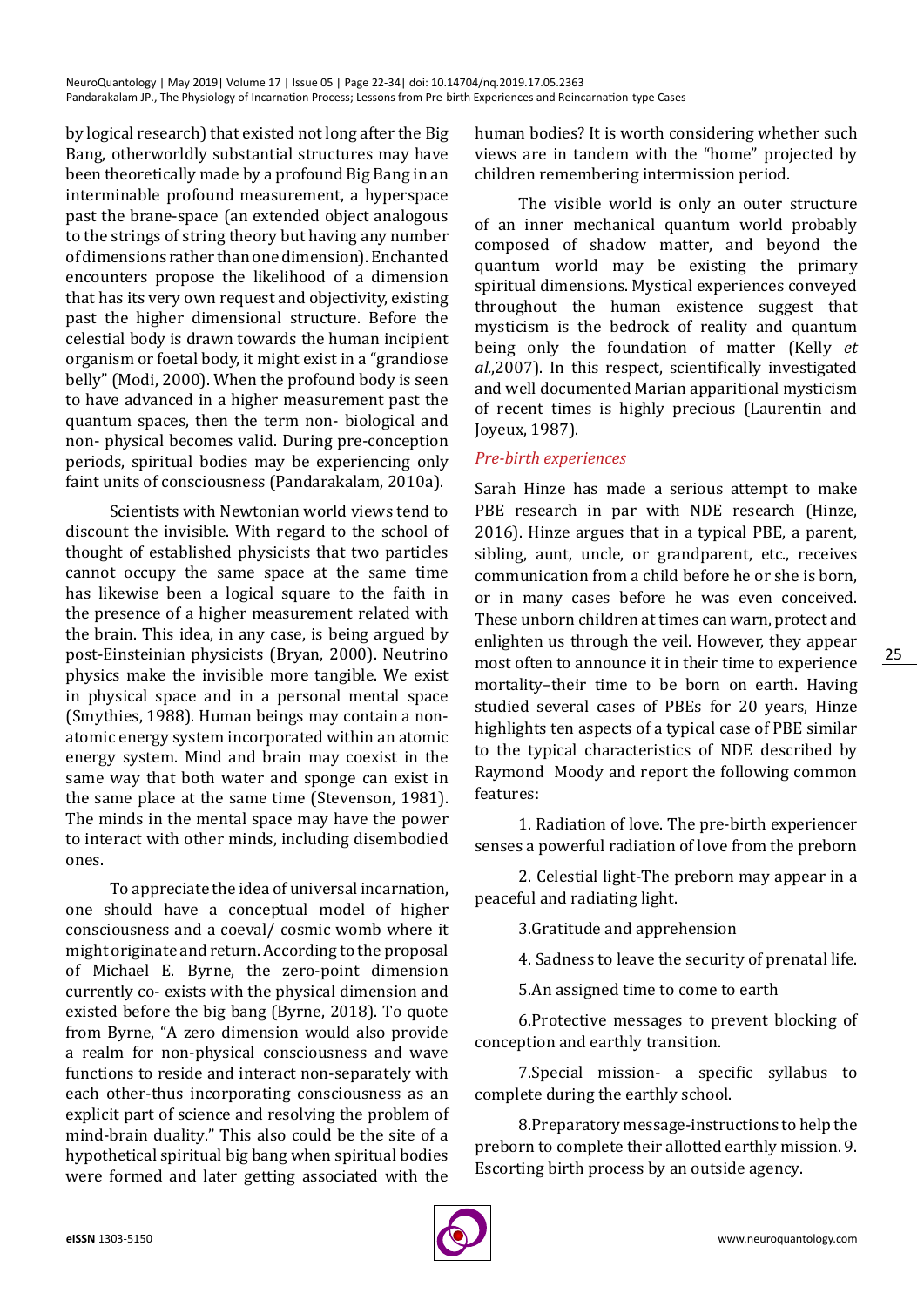9. Deja vu-flashbacks of pre-mortem existence can manifest as Déjà vu.

These experiences may overlap in cases of generic and repeated lives, but they are equivocal in the former and clearer in the latter obviously due to advancement of consciousness. Pre-birth memories and inter-life memories are two subsets of PBEs and may or may not contain pre-birth memories and intermission memories of previous life recall. Structurally and phenomenologically, pre-birth memories are similar to intermission memories (Matlock, 2017).

#### *Pre-birth memories*

In a Japanese study, Masayuki and Akira (2014) reported on Japanese cases of intermission memories, noting instances of children with PBE who do not have any previous life memories. They recommend that wards with break recollection and past-life recollections might be a subgroup of a bigger gathering. Such an observation strongly supports the hypothesis that all spiritual bodies remain in a waiting period before conception in the hypothetical cosmic womb proposed by Shakuntala Modi (2000). Metaphorically, the waiting period of spiritual bodies may be likened to that of plants growing in a greenhouse before being transplanted to a garden or decorative pot.

Preconception memories are also included under pre-birth memories. Intermission memoires are also a form of preconception memories, but much more vivid and detailed. Preconception memories in the case of first embodiment are dormant and faint if at all they are recollected. Particle physicists are now able to conceptualise different unphysical and nonphysical dimensions, making sense of the celestial intermission period. Inter-life regression therapists believe in the healing potential of the claim of inter-life memories that this form of therapeutic intervention may be used to reorient clients in order that they gain the insight they lacked because of a rushed reincarnation process (Lucas, 1992). Pre-birth memories without previous life memories are valuable in distinguishing them from the karmic reincarnations. Thus, PBEs may occur as intrauterine, preconception and intermission memories.

#### *Inter-life memories*

PBEs are more obviously clearer in reincarnation cases than in the case of universal incarnation. Intermission memories or inter-life memories used not to be taken seriously by researchers, but

nowadays interest in the near-death experiences (NDEs) has offered a conceptual model of spiritual dimensions and consequently, spiritual memories in general are taken more seriously. Sceptics used to be such that reporting on inter-life memories could result in embarrassment for an investigator. Research suggests that NDEs are guided and controlled to some extent by external spiritual agents, and that there is a reincarnation process that is similarly, under control. It is logical to assume that caretaker spirits are able to continue to assist after the birth of reincarnated individuals. This may be even the case for individuals for the first time around. One may speculate whether they sometimes prompt children to speak out about their previous life for the benefit of others once they are in safe hands. If so, such children are fulfilling a spiritual mission as well.

Most subjects have few or no memories of the inter-life period. Stevenson grouped the memories into two categories: terrestrial memories relating chiefly to the experience of being part of a previous family and memories of a discarnate realm (Stevenson,1987). Memories of former existence are concerned with burial and other family events and are accompanied by circumstantial evidence. Memories of discarnate existence have significant cultural variability. One of Stevenson's subjects recounted using her own thought processes to make elegant and luxurious dresses after her death –ones that did not require washing; also, food was available whenever she wished for it. Some remember meeting sagelike persons who befriended them and later guided them to a family for their next rebirth. Some report engaging in poltergeist activity while inhabiting the discarnate realm, a kind of dream also experienced by the living. Stevenson had a respectful attitude towards such claims of intermission memories even though they rarely contain anything verifiable (Stevenson,1981). It has been estimated that 20% of children remembering previous lives have also intermission memories and such children have more vivid past life recalls.

Stevenson reports the 11-year intermission period of an Indian case in one of his earlier renderings (Stevenson,1975). Veer Singh claimed that during an 11-year post-mortem period he had resided in a bodhi tree in the yard of his former family's house. He knew that the family had purchased a camel and had been engaged in lawsuits, and he stated the names of two children born after his death. These details were later verified. Veer said that he had left his

26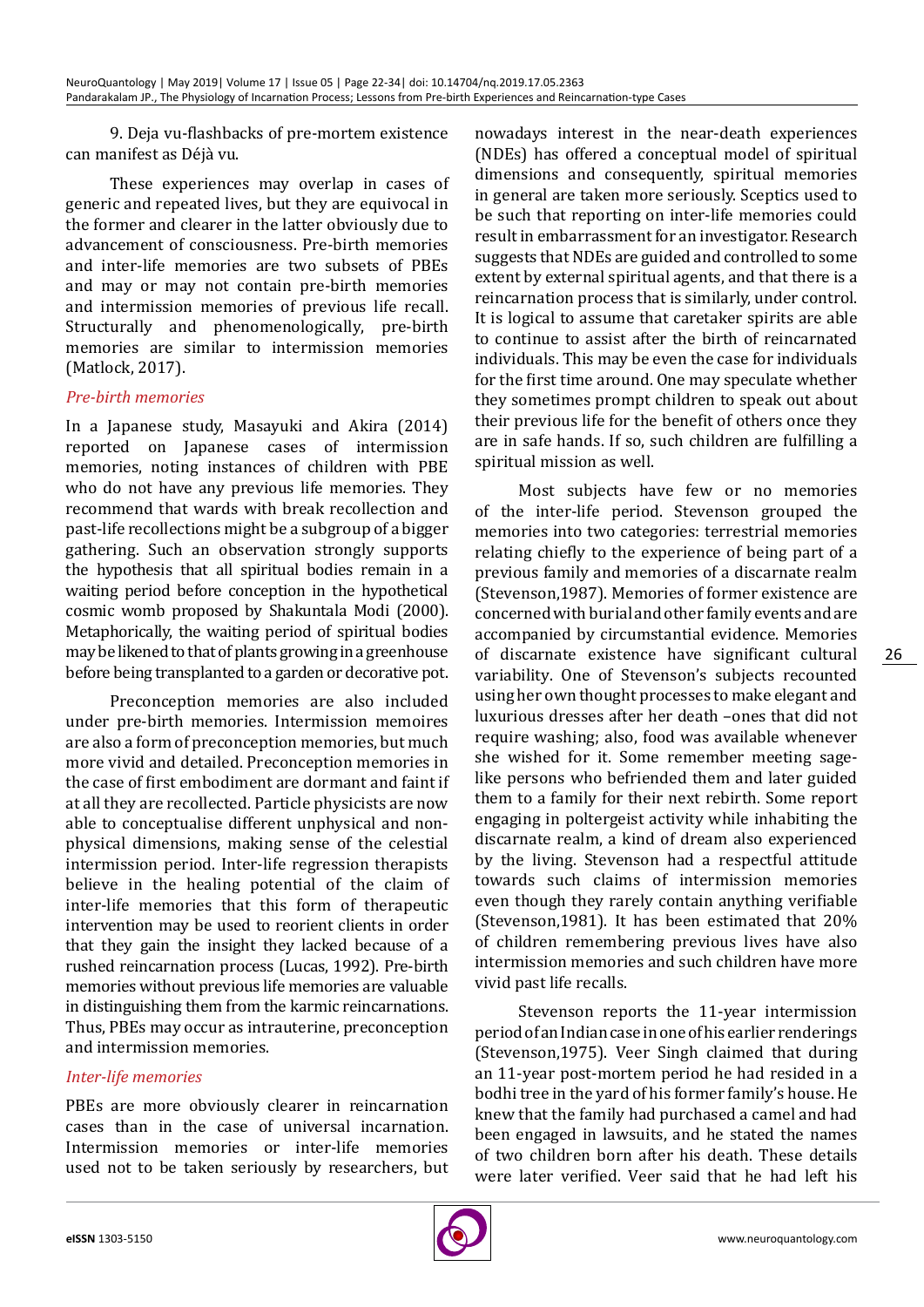tree to follow a brother who went out alone and that he had told his mother about this in a dream. Veer recounted that once he became aggravated with two women swinging from a branch of the bodhi tree he was occupying and caused the plank on which they were seated to break like a poltergeist activity. These events were recalled by Veer Singh in the supposedly repeated life.

Stevenson has described a case where the discarnate individual had manifested as apparition during the inter-life period (Stevenson, 1983). Maung Yin Maung of Burma remembered that after dying when his light plane crashed, he had roamed about as a spirit, approaching his brother's home while someone came out from the outhouse. He recognized his sister-in-law and walked towards her. She saw him and told him that if he wished, he could be reborn with them. Later that night he visited her in her sleep. His mother and sister also appeared in the dream, asking him to return with them, but he declined to go with them. Maung Yin Maung's mother (sister in law in the previous life) recollected witnessing the apparition and inviting him to stay with them and also having had a dream in which the deceased man appeared along with his (living) mother and sister.

Haraldsson reports in-between life memories in the Sri Lankan case of Purnima Ekanayake and they have been narrated in a previous paper (Haraldsson and Matlock, 2016). Purnima recalled that she saw her own dead body and witnessed her funeral, observing people who were mourning for her. She recounted that there were many people like herself floating around at the time, and that she then saw a light and followed it. Her next recollection was her birth into the Ekanayake family. Haraldsson considers that the Purnima case has unusual validity and quality even though it has the weakness that no records were kept before the meeting of the two families involved (Haraldsson, 2000). Although intermission memories are rare among the Sri Lankans he studied, he has found another case, that of Duminda Ratnayake (Haraldsson, 1999), who recounted his life as a monk in a Kandy temple. Duminda stated that after his death he lived among Devas (Hindu deities).

Dr James Tucker has focused especially on cases that involve intermission memories. His subjects have claimed to have memories of the funeral of their previous personality, of other terrestrial events,

of existence in another realm, and of conception and rebirth (Tucker, 2009). James Leininger( the case study narrated in a previous paper), who is thought to be the reincarnation of a World War II fighter pilot (Leininger, 2017) inter-life memories, in which Tucker has a particular interest (Tucker, 2013). When James as a child was given toy planes, he named three of them Billy, Leon and Walter. When asked why he had chosen those names, he replied that it was because they were the ones who greeted him when he got to heaven. It was discovered that ten men from Huston's squadron on board the US escort carrier Natoma Bay were killed before Huston himself was, and the names the child chose referred to three of them.

James talked about heaven as a beautiful place but did not locate it in the sky. He referred to God as a being with neutral gender, not like the bearded man traditionally portrayed in Christian culture. Another of his revelations was that reincarnation is an individual choice – this can be counted as "choice reincarnation", augmenting the terminology of reincarnation literature. James revealed that he had found the Leininger couple who became his parents in a hotel in Hawaii; they testified that they had gone there on holiday before the birth of their son.

Francis Story (1975) has reported inter-life memories of Private Keaw, Nang Tong Klub and U Sobhana and several others. He noted that many of his eastern cases feature "a yogi in white" and "the fruit of forgetfulness" (Story,1975). James Matlock divides intermission period into five stages as follows (Matlock, 2017): Stage 1: death and its immediate aftermath, stage 2 : discarnate existence, stage 3: selecting new parents, [stage 4: growth in the womb](file:///H:/Journals/FNN/FNN/Volume%205/FNN-Vol-5.2/FNN_5.2-AI/intermission.odt), [stage 5: birth and its immediate a](file:///H:/Journals/FNN/FNN/Volume%205/FNN-Vol-5.2/FNN_5.2-AI/intermission.odt)ftermath. The first stage is a transitional one in which the events remembered often seeming painful and coloured by the previous life. Subjects may witness the funeral arrangements made for them and realise that they are unable to communicate with the living. A few may remain in a state of denial regarding their own death. This stage frequently finishes with the subject been coordinated by a senior or an old man wearing white to a spot where they remain for the heft of the interlude experience. In the second stage, subjects report living in a specific area or having a time table or obligations to which they should follow.

The third stage is a preparation for a return to terrestrial life and includes choosing parents for

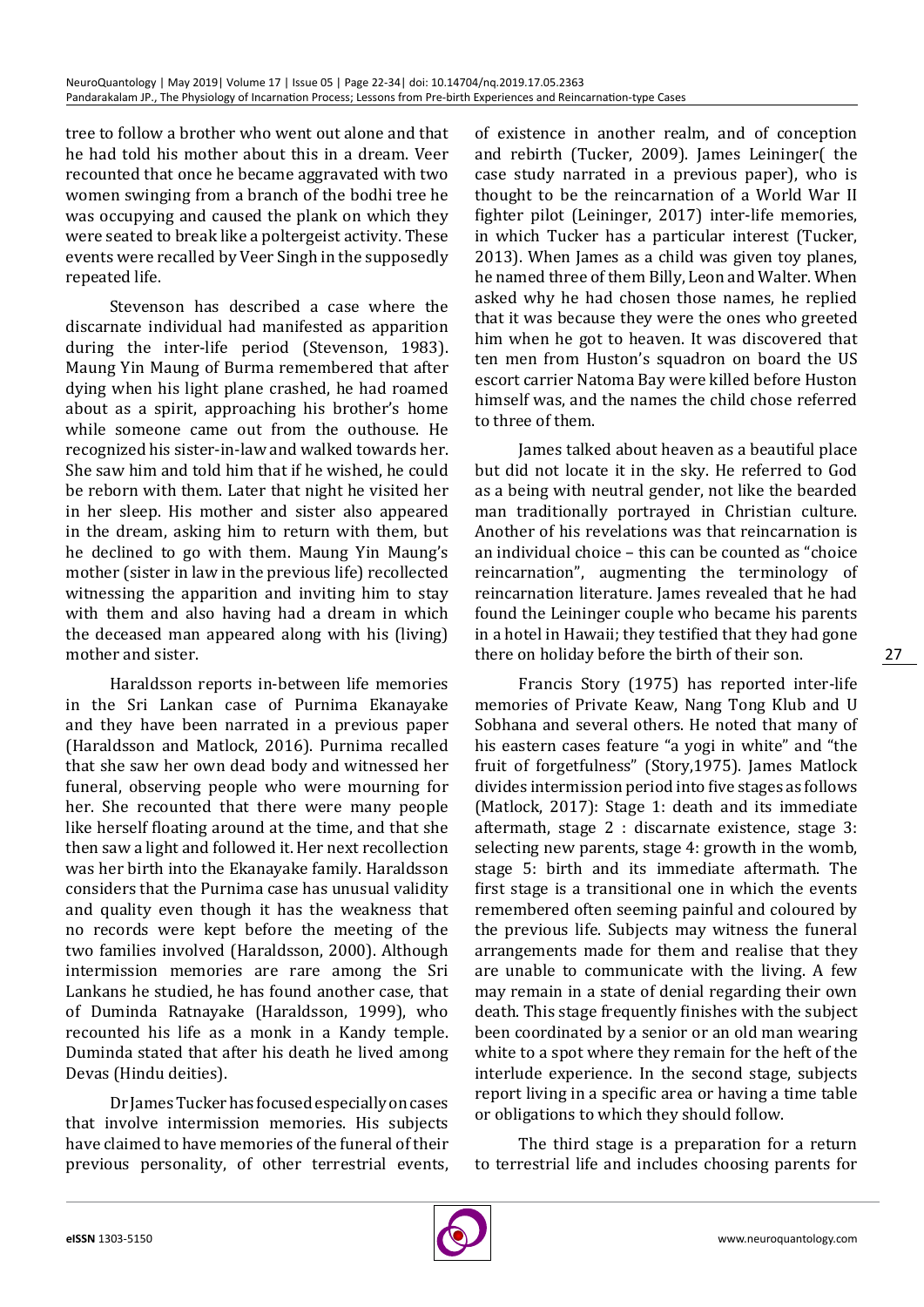their conception. A few subjects report following their future guardians home evidently all alone–and some recall being directed to their new parents, often by co-spirits. The fourth stage is where they inhabit the womb and fifth stage is all about birth and immediate after birth period. Like Matlock, a three-stage temporal scheme has been described by Poonam Sharma and James Tucker (Sharma and Tucker, 2004). Sharma and Tucker notice that these experiences are quite variable; no two utterances have been identical. In addition to the spirits of deceased humans and non-human entities, some case subjects recall perceiving and interacting with embodied individuals or the material world. Perceptions and interactions have been reported during all stages of the intermission experience. In no cases have intermission perceptions and interactions been shown to be erroneous or implausible. This ability to perceive and interact while discarnate may appear unlikely, but Matlock point out that it could be handled through extra-sensory perception and psychokinesis on the part of a disembodied mind (Matlock, 2017).

# *Announcing dreams*

Announcing Dream used to be a concept relating to reincarnation and is a term coined by Stevenson. It is not confined to reincarnation cases only. When a discarnate spirit is ready to reincarnate, it will announce itself, often to the woman who is going to be pregnant or already pregnant with the soul's future body. Sometimes, however, another person—such as the future child's father or another relative—will have the announcing dream. According to Stevenson's research, some reincarnations are preceded by dreams that announce them (Stevenson, 1980; 1987). Such announcing dreams have occurred approximately 22 percent of the first 1100 cases in the computer database at the personality study centre associated with University of Virginia School of Medicine (Tucker,2013). In fact, announcing dreams are in line with the Christian belief of the Annunciation.

Paranormal dreams are lucid dreams and are probably distinguishable from wish fulfilling or fear fulfilling dreams by its heavy or electric feel to it and short duration (Guiley,2014). Guiley goes on to say that there is an awakening that is part of the dream experience. The dreamer experiences intense emotions during the dream and upon awakening. There may also be other spiritual beings present in the

dream. Communications can be verbal or telepathic. There may be an unusual glowing light around the dream figures or in the dream environment.

If announcing dreams are credible, we may propose that the process of fertilisation may be supposed to be thereby influenced by the incarnating spirit. That renders the ethical issue of embryonic stem cell research more complex, probably lessening its immorality: spiritual personalities do not choose any woman to be their mother, but are assisted in choosing them by spirit guides. If that is the case, we may conjecture that spiritual personalities or their guides may avoid occupying unsuccessful fertilisation that is to grow in an unnatural environment such as a laboratory (Pandarakalam, 2017).

# *Twin studies*

Stevenson and his colleagues have investigated 42 twin pairs, one or both of whom have claimed to remember a previous life (Stevenson, 1977; 1987; 1999). These twins featured both physical and behavioural differences, ones that corresponded to the previous lives they claimed to remember. Even monozygotic twins were found to have physical dissimilarities. While genetics explains the similarities, reincarnation explains the physical differences as well as personality divergences. Stevenson has argued that the reincarnating spiritual personalities influence the twinning or choose the twinned pair of blastocysts. His case studies of birthmarks and birth defects corresponding to the wounds suffered by the previous personality offer empirical evidence that spiritual bodies have a remarkable influence on embryonic development (Stevenson, 1997). It has also been hypothesised that products of conception that are not suitable for incarnation are discarded, resulting in miscarriage.

# *Tele-somatic influence*

The extent to which spiritual bodies control conception may be explained by simply looking at gender balance and imbalance globally. Like most sexual species the proportion of male to female in human is roughly 1:1. In an examination made around 2002, the sex proportion during childbirth was assessed to be near 1.06 male to female. Stevenson's opinion was that the higher incidence of male birth after world wars might be explained in terms of the reincarnation of war causalities, most of whom were male. He also postulated that a deceased person's desire to be either male or female in their next life

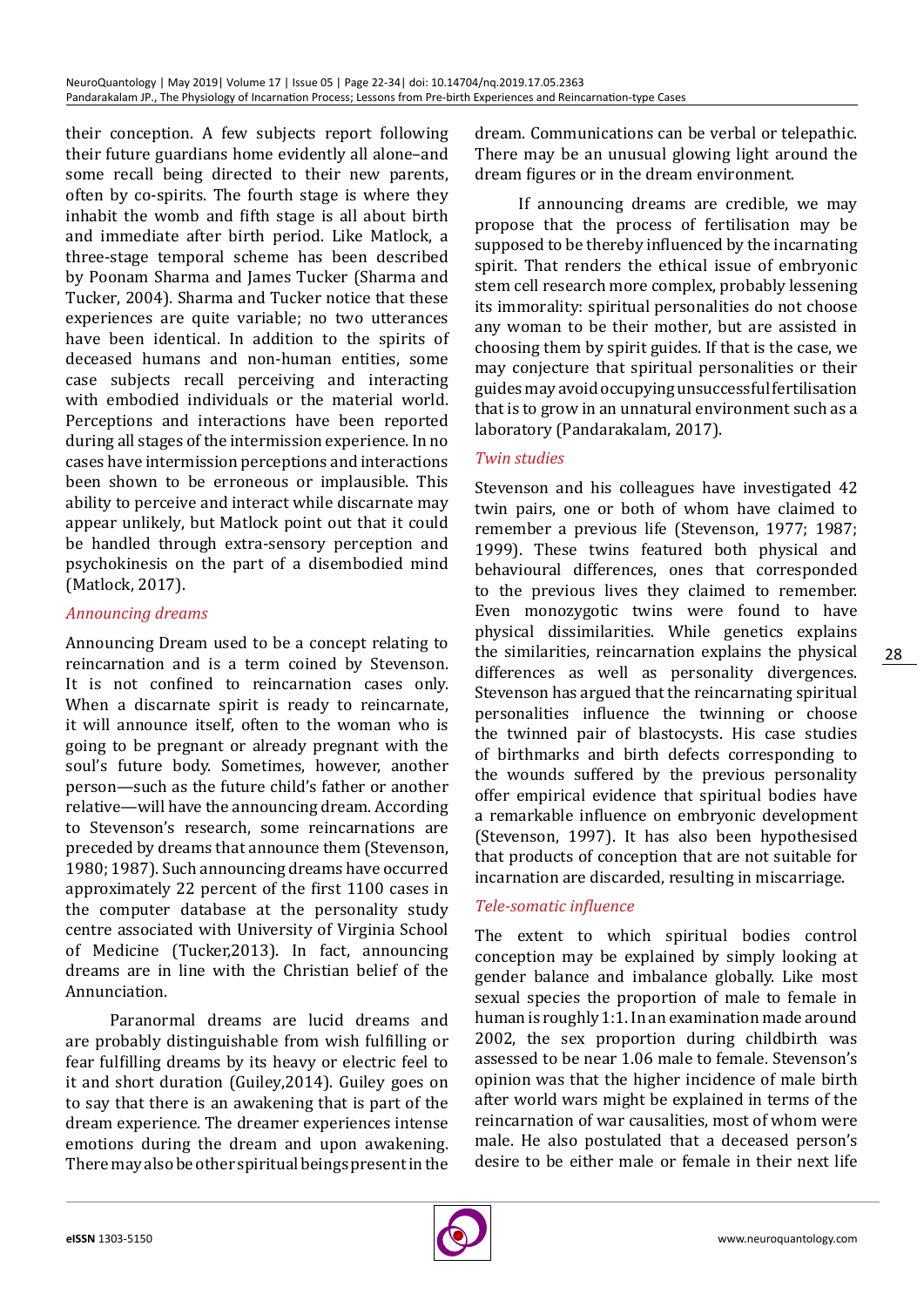may be capable of modifying the vaginal secretions of a woman in order to give more or less advantage to the Y chromosome-carrying sperm that results in males, in comparison with X chromosome- carrying sperm for females (Stemman, 2012). Stevenson argued that a discarnate person may influence a potential mother telepathically, causing psychosomatic changes in her so that she produces a child with the gender chosen by the discarnate person (Stevenson, 1987). There is more about gender control to consider. It may be more than a matter of natural control; paranormal factors may be involved. Such observations highlight how influential a spiritual body may be in the formation of the material body, even before conception. Informed reincarnation studies confirm the sanctity of terrestrial existence. But it can also take wrong turns and in a pan-reincarnationist culture that camouflages higher spiritual dimensions, spiritual evolution could become stunted.

# *Early embryonic development*

The non-biological factor or the spiritual body gives the embryo its individuality – it is in effect the individualising Principle or Humanising Principle. The embryo has to go through an unknown individualising process before it becomes an individual. The embryo or the foetus becomes the receptacle of the individualising force; it is not a genetic structure that is primarily responsible for making humans unique as individuals. Indivisibility is a defining feature of individuality and anything that is divisible is not an individual. An individual, by definition is indivisible and if divided, continues as components only. Any organism capable of dividing into another organism is, therefore, not an individual. The totipotent stem cells of the blastocyst are potentially capable of becoming any part of a human being. This quintessential quality of stem cells is also an indication of an absence of a critical ontological level of organisation in their system. Theoretically, a blastocyst can be separated through twining or divided through embryonic division, and therefore a different whole organism can be obtained thereby. In other words, a blastocyst is a divisible organism, the parts of which can become another organism.

By and large, embryonic development depends on stem cells. The fertilized egg cell is known as the zygote. During the course of development, cells of the zygote divide, migrate and specialize. When a cavity filled with fluid opens up in the Morula, it can be said that the blastocyst development in

humans have started. This normally occurs 5 days after fertilization. During human embryogenesis, the blastomeres of the morula continue mitosis and compaction to form the blastula - a hollow sphere of cells surrounding a fluid-filled cavity. Approximately 5–6 days after fertilization the blastomeres of the blastula begin to undergo cell differentiation and its structure changes to become the blastocyst. The blastocyst has a distance across of about 0.1- 0.2 mm and contains 200-300 cells following quick cleavage. The blastocyst starts to install itself into the endometrium of the uterine wall after 5-6 days post-fertilization which is the typically required time to get to the uterus. The blastocyst having attached itself to the uterine wall will further experience a later formative procedure including gastrulation. Cell separation at that point forms the blastula's cells into two kinds: trophoblast cells that encompass the blastocoel, what's more, an inward mass of cells (the embryoblast). The blastocyst happens between 5 and 9 days after conception. The blastocyst is totally implanted in the endometrium just 11- 12 days after fertilization. The inner cells of the blastocyst give rise to the entire body of the organism, including all of the many specialized cell types and organs.

The blastocyst lacks an individualising principle; it is a biological expression of common human nature, without a numerical unity. The individualising principle constricts cells into an individual that is incapable of dividing into two separate wholes. It is true that a blastocyst is genetically different from its parents, but it is only an entity expressing the essence of biological human nature and lacks individuality and personhood. Such a view does not reduce the importance of the blastocyst and that will be elaborated later in this discourse. We may argue that full incarnation does not take place at the blastocyst stage because the blastocyst is capable of dividing into another full organism; embodiment will take place only when the embryo becomes indivisible, but the spiritual body, the potential occupier may start establishing contact with the blastocyst from the time of conception and fully occupy the foetus at a later time.

#### *Incarnation process*

There is no consensus among scholars within the world's faith traditions regarding the time of ensoulment. Scientists think in terms of probabilities regarding the submersion of biological life into the non-biological component in post-implantation

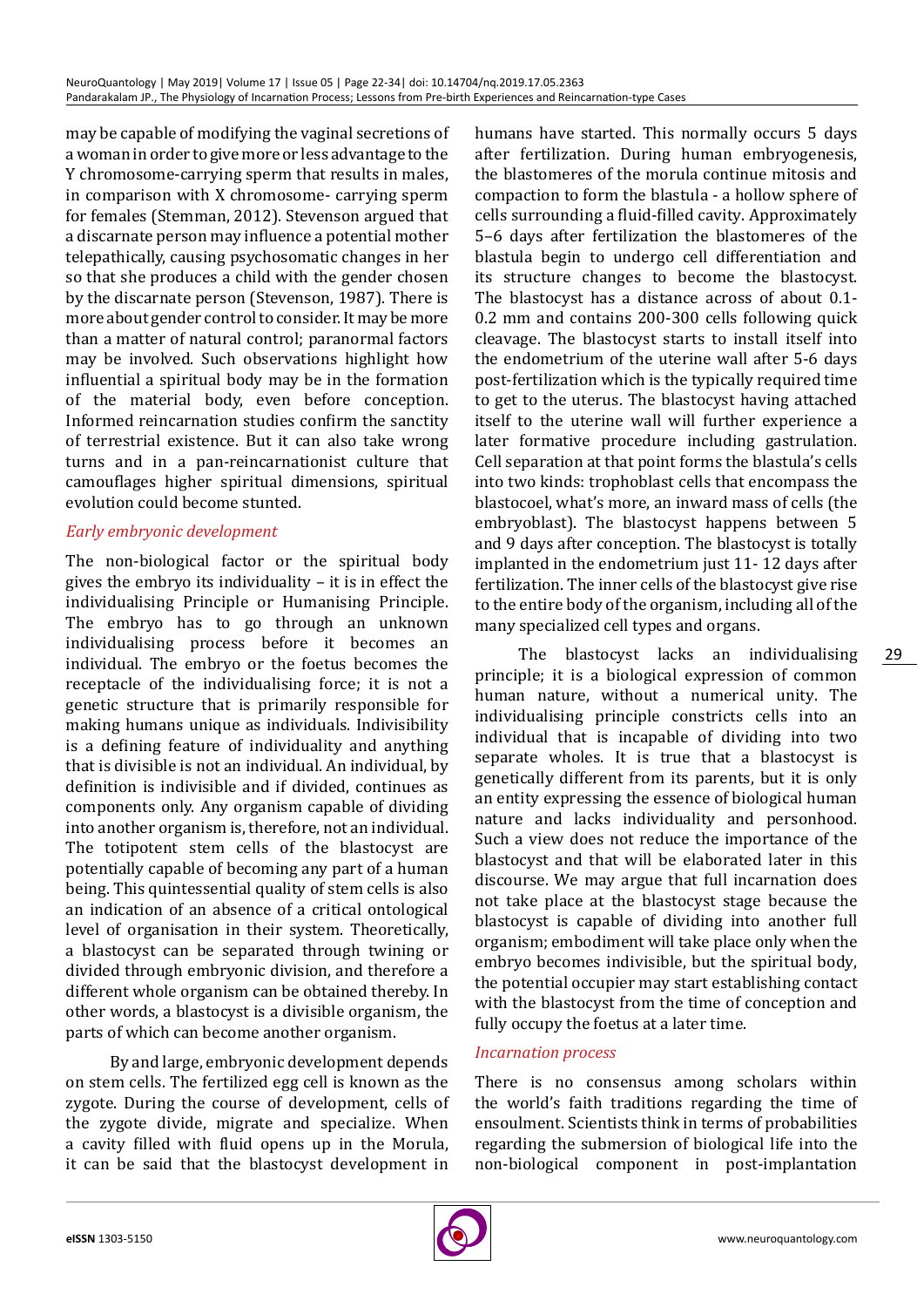embryonic or early foetal life. Incarnation is the pivotal point in determining when a blastocyst becomes truly human. Fertilisation may be an initiation of a parallel creative process or the deployment of a waiting spiritual body from another dimension.

Embodiment is not a spontaneous phenomenon but a gradual process. The incarnating spiritual body slowly integrates with the blastocyst. This may happen soon after fertilisation in the female reproductive system. There is an intricate interaction between the products of conception and spiritual bodies before proper integration of the subtle body structure with the physical body structure. Herman Gumaraes Andrade (2010), who has analysed several reincarnation-type cases in Brazil has put forward his theory of the Biological Organising Model (BOM). He believes that incarnation or reincarnation starts soon after zygote formation. The vital body contains the blueprint of human evolutionary development (Andrade, 2010). The spiritual body, through the mediation of the vital body starts sending its Nanolevel receptors into the zygote. This operation continues progressively as far as the occurrence of uninterrupted mitosis reproduction of embryo cells. Andrade postulated that the total integration may take quite a long period.

The literature about Chico Xavier gives a hint of the genuineness of development reincarnation.The young Brazilian was an auxiliary school drop-out. He has published 450 books through psychograph or automatic writing (Playfair, 2011). He claims that the reincarnation technologists of the discarnate realm set the genetic clock in such a way that certain medical conditions manifest at a particular age in a person's life, so as to offer them spiritual armour to enable them to survive an anticipated spiritual crisis in the repeated life. This perhaps sounds like science fiction, but his admirers believe that he has made a valuable contribution to clinical parapsychology. According to the mediumistic literature, most reincarnations take place from the lower middle planes of the discarnate realm.

Incarnation and discarnation are interdimensional events and follow the coordinated physics of the universe and non-physical dimensions. Discarnation process involves breaking of the nano level gravitational bonding between the dual bodies and the spiritual body leaving the physical world. Nothing can end abruptly in physics and everything has to continue as something. So, the physical world has to continue as paraphysical dimensions until it converges into a dimension whose physics may permit it to end abruptly. This could be the spiritual dimension formed of as yet unknown particles. The process of discarnation may involve more or less the opposite of the incarnation events. Survival investigators now acknowledge that disembodiment is assisted from spiritual realm (Osis and Haraldson, 1977). Similarly, embodiment could also be assisted from the spiritual dimension, angelic spirits according to the faith traditions and incarnation technologists or co-guides according to mediumship literature. Possibly, studies of disembodiment phenomenon may be complementary to our understanding of embodiment.

Sophisticated "soul scanning" techniques of the future years may reveal more clues about the incarnation and discarnation process. The equation may be completed with a transcendental creative force which is never-ending. The Vedic teaching "Aham Brahmasmi" or the Christian view of "Aham Brahmasmi-like" meaning the spiritual bodies are created in the image of the creator would make sense with such an assertion. To highlight the dignity of human beings, it may be conjectured that every human being carries an impression of the Divine element and is a potential temple of the Sacred. Certain ideas in Vedic philosophy are compatible with quantum physics and offer powerful tools to attain self-realization.

# *Consciousness and the spiritual body*

Accepting the primacy of spiritual body, consciousness may be considered predominantly as the product of the non-biological body; the brain is only a filter of consciousness. It is a hierarchical system with different levels. Reductionist used to explain consciousness as an epiphenomenon of brain activity like the rainbow over the stream, but a rainbow cannot be formed with water droplets alone, sunlight has to refract through the water droplets. In this analogy, consciousness emanating from the incarnated spiritual body is assembled by the brain and its quantum structure and the rainbow analogy is more appropriate for non-reductionist views; the spiritual body is comparable to the sun whose rays refract through the water droplets to form the rainbow. The reductionist biophysicist model of consciousness fails to accommodate spiritual consciousness. A multipart model of psyche and awareness in light of profound cognizance, molecule material science and

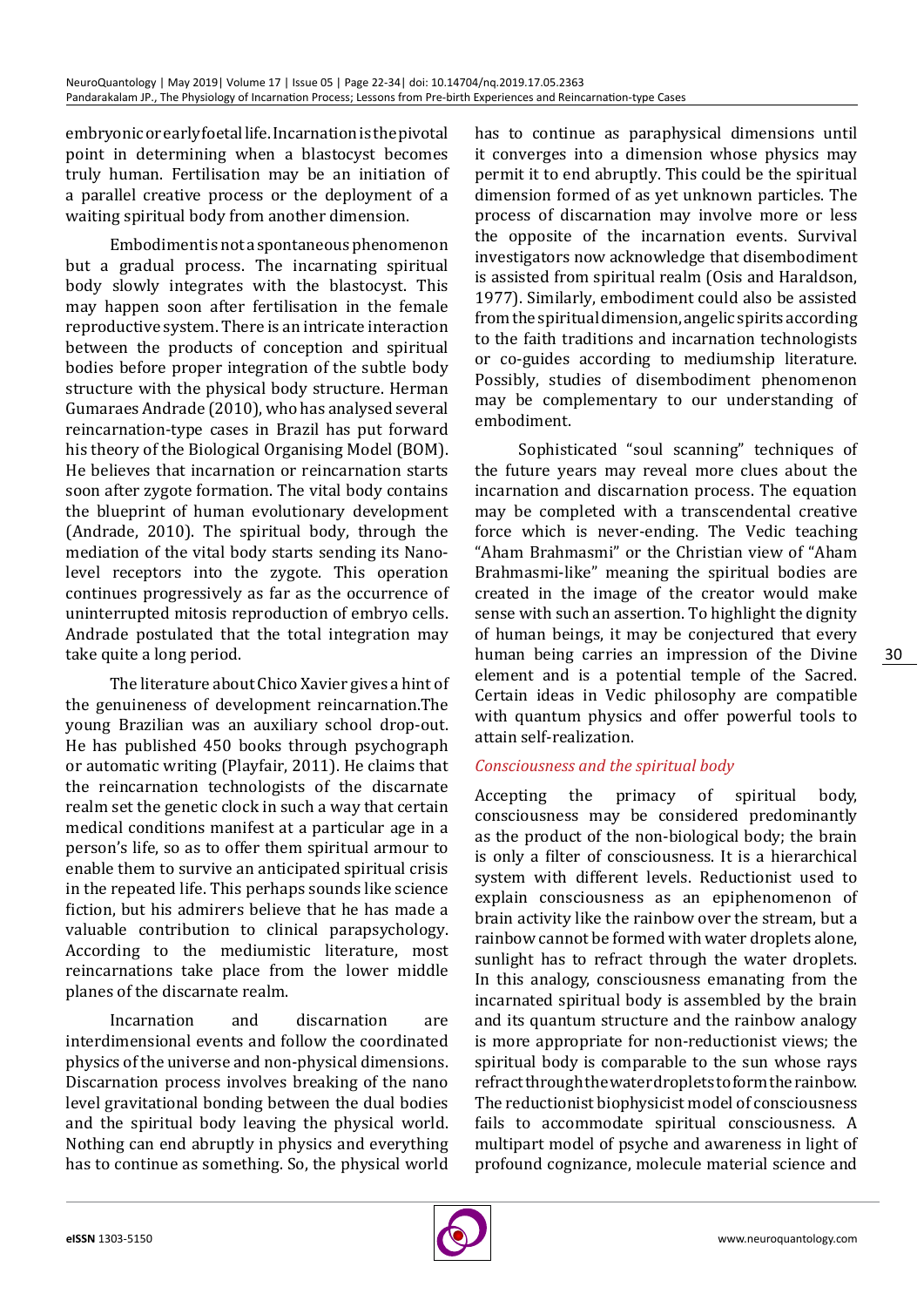neurosciences offers a more precise composition than one barring higher cognizance. Consciousness also involves neurocomputers and quantum computers incorporated within a higher hierarchical system.

Just as a safety match is ignited when it is rubbed on the side of its box, consciousness is activated when the spiritual body incarnates to the physical body (Pandarakalam,2010a). The purpose of the embodiment is to develop this higher consciousness and nurture it through terrestrial life. The universe may consist of three fundamental entities, spacetime, matter, and proto-consciousness, but the protoconsciousness may not be the spiritual consciousness; higher consciousness could be a quantum-like consciousness. The fundamental consciousness may be only a passer-by in the brane-world. Mystical experiences reveal that such a consciousness may emanate from a spiritual reality beyond the quantum consciousness – it is the ultimate self or the transcendental ego. It is the subtlest and the most pervasive of all the psychic components and a nonphysical continuum is maintained between them by the all-pervasive spiritual component.

Sir Roger Penrose and Stuart Hameroff, the proponents of Orch OR readily admit that their theory is incomplete and requires completion (Penrose *et al*., 2015). The word "biological" strictly means anything pertaining to life and the Penrose-Hameroff theory is all about biological consciousness or "life consciousness": there is room for a non-biological consciousness in their theory. The microtubules system proposed by Hameroff may be the neural opening to consciousness and it may be even possible that microtubules may be only biological receivers of consciousness and its neural endings rather than the neural beginning. They may be functioning like solar panels absorbing higher consciousness and assembling some form of biological consciousness.

The finding that consciousness reappear unharmed once the effect of anaesthetic drugs wear off and the return of "the original consciousness" that was existing incognito for a period point to the assumption that even quantum consciousness is embedded in a non-biological substratum. These common observations argue against medical reductionism and ultra-reductionism and possibly take us to the non-reductionism-the whole is greater than the sum of the parts. Frederic Myers idea of the subliminal self is not quite the same

as the Freudian idea of the unconscious (Myers, 1903/2015). His subliminal domain comprises of a various levelled association, each part with its very own utilitarian properties. Myers attempted to portray three dimensions. The most minimal stratum is that of uncovered vegetative capacity. The middle realm is the hypnotic stratum; it is associated with automatism and deep hypnosis and is the source of dreams and imagination. The third and most profound domain is the most puzzling and is the locus of psi marvels and of the instincts and motivations of inventive individuals. Interestingly, Myer's model of the subliminal domain is couple with the plasma physicists' idea of various vitality bodies collected like an onion ring and establishing the human body and mind (Alfred, 2005).

It is logical to hypothesise that the spiritual body or a non-biological factor may be encompassed by layers of energy bodies. The renowned particle physicist Amit Goswami holds enlightened views on this issue. Goswami proposes that with quantum collapse, consciousness contains five compartments of possibility. They are the material body, the vital body (quantum mechanical body), the mind, the supra-mental intellect and the blissful body (Goswami, 2001). The essential body is akin to Wasserman's proposed shadow matter body and brain (Wassermann, 1988; 1993). In addition to the classical memory of the brain, we have quantum memory that is non-local – this memory resides not locally in the brain, but outside space and time altogether. The blissful body proposed by Goswami relates to the spiritual body.

Similar to Goswami, Jay Alfred, a plasma physicist, speculates that a human being comprises of a physical biomolecular body intently connected with higher-vitality and lower-vitality ethereal bodies, higher-vitality and lower-vitality astral bodies, and higher-vitality and lower-vitality causal bodies (Alfred, 2005). The ethereal two-fold may bolster the tissues and biochemical exercises in the biomolecular body and give it basic density. Astral bodies possess the astral universe, which has a space-time mark of four spatial measurements and one time measurement. Causal bodies possess the causal universe, having a space-time mark of five spatial measurements and one time measurement. The causal bodies may be regarded as equivalent to the spiritual body of the faith traditions.

There are reservations about physicists trying to explain consciousness because consciousness

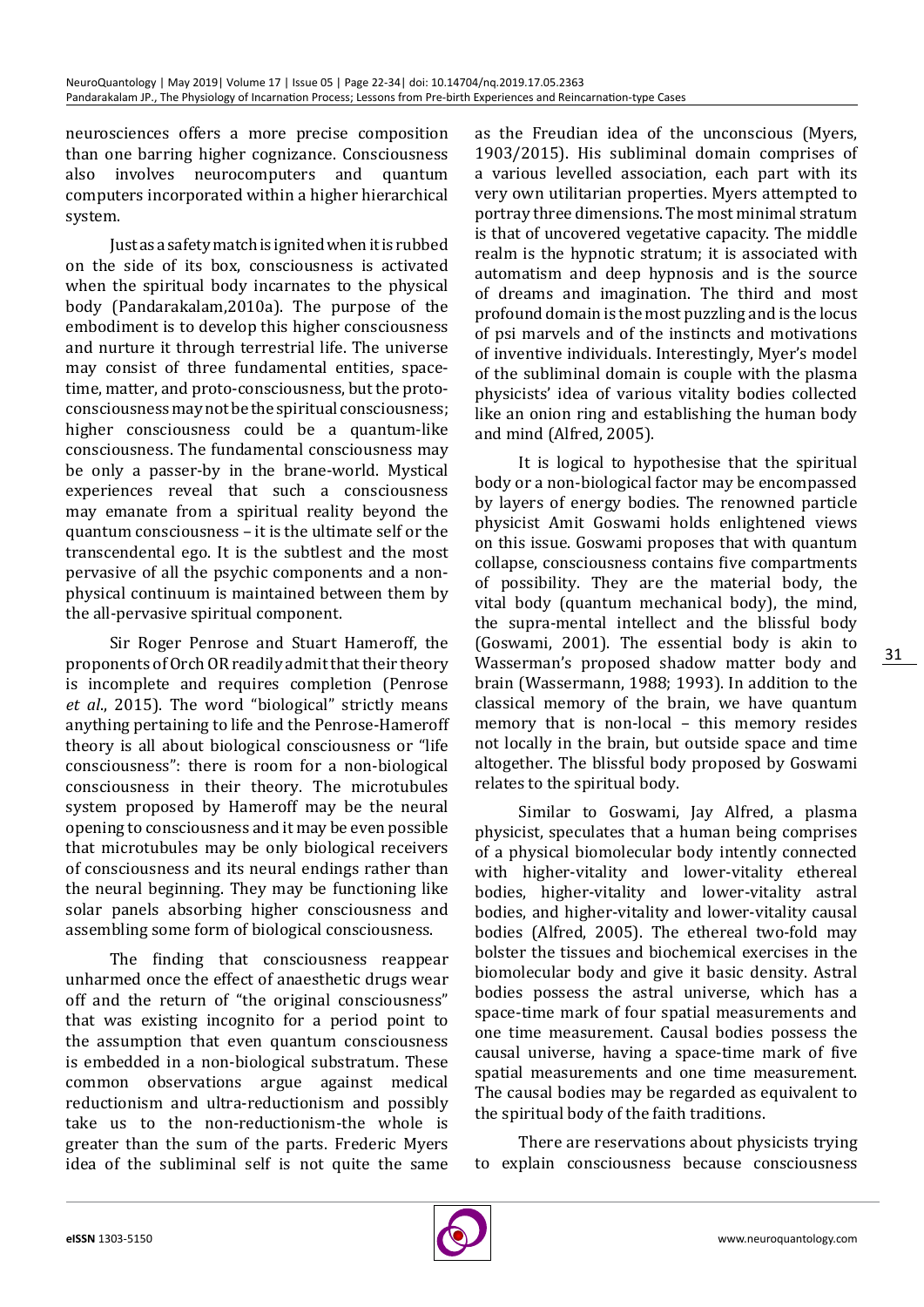itself is not within the discipline of physics. Anything that turns out to not be successfully treatable with a well specified and testable model is rather quickly excluded from physics. It was argued that as physicists propose no such model; until one is offered, consciousness will not be appropriate for the learning of physicists (Rosenblum and Kuttner,2006). Recently, there has been attempts to offer provable scientific models to bring the study of consciousness within the boundaries of physics (Sieb, 2016; 2018).

Dr Ian Stevenson speculates that the individual reincarnates (Stevenson, 1987). Stevenson recognizes identity and distinction, characterizing singularity as every one of the qualities, regardless of whether disguised or communicated, that an individual may have from a past life or past lives just as from the present one. He characterizes identity as the parts of distinction that are presently communicated or equipped for articulation. (Stevenson, 1997). Individual distinction is the total of characteristics and characters that recognizes one individual from another. It includes a lot of social or individual attributes by which an individual is conspicuous. Along these lines, uniqueness is a heap of properties; independence gives notability and self-character. An individual is a being in itself, and it is isolated from different creatures, suggesting solidarity and peculiarity. The spiritual body renders the physical body unique; we might term this the "individualising principle."

Rational beings are used to associate an object with its properties and also tend to describe them conjointly. In the same way, it is tempting to portray consciousness as a fundamental property of the spiritual body. Stevenson was no exception to this tradition when he described "psychophore" as the soul bearer (Stevenson, 1997), metaphorically the canvas where memories are painted. Nobody can be sure whether consciousness is just a force or it is the property of a non-physical body-the non-biological factor. The spiritual body evolving in the nonphysical dimension/ para-physical dimension may have only larval form of consciousness. Once it has reached a certain level of maturity for embodiment, it unites with the terrestrial body for full growth of consciousness. It may also contribute to the quantum consensual consciousness ; there are consciousness upon consciousness. The physics or supra-physics governing these processes are mysterious but it is intelligible to assume that such edifying evolutionary phenomenon exist however inexplicable they may be.

# *Flaws in evolutionary theory*

Even though Stevenson did excellent analytical processing to a somewhat abstract concept by collecting case studies and reporting them, he did not work with any testable scientific hypothesis. He believed that humans evolve in a biological and spiritual stream (Stevenson,1987). Darwin tried to explain only biological evolution but did not make any mention of spiritual evolution or link them together. If humans are spiritual personalities, there are obvious missing links in the evolutionary theory. There is a physiological incongruity to assume that a "non-terrestrial stuff" incarnated into an ordinary evolved biological system of hominines. How could an ordinary animal biological body hold a highly dynamic spiritual body without rejecting it. So, some sort of tweaking by an external agency could have taken place to make the biology of hominines finer enough for the first two historical incarnation process to take place (the first human male and female). The incarnation technologists from a higher spiritual dimension with a special mission might have been at work. The equation can be completed only by modifying the origin of species as "creation of species." The concept of generic incarnation process adds another inconsistency to the Darwinian theory of evolution. To say that humans are mere electrical animals is extremely contentious.

Comparisons of the genomes of non-human organisms with homo sapiens have revealed some surprises. Examples include the lack of correlation between the complexity of life forms and the size of their genomes, and the genetic similarity of humans and other organisms. Barely three hundred genes separate mice from humans. These three hundred genes are insufficient to account for the vast differences between these organisms. A human genogram will not be the last word on our creation. Genetics and physics combined together might elucidate more about our past. A non-biological component may be accountable for the enormous differences between humans and other living creatures. These are not the final answers to the credibility of Darwinian evolutionary theories and along with other inconsistencies, incarnation process prompt a modern synthesis of evolutionary theory. My contention is that Darwinian evolution is a scientific idea and cannot be acclaimed as a scientific truth. From a modern perspective, the doctrine of reincarnation may be considered as Vedic equivalent to the theory of evolution and has its own flaws.

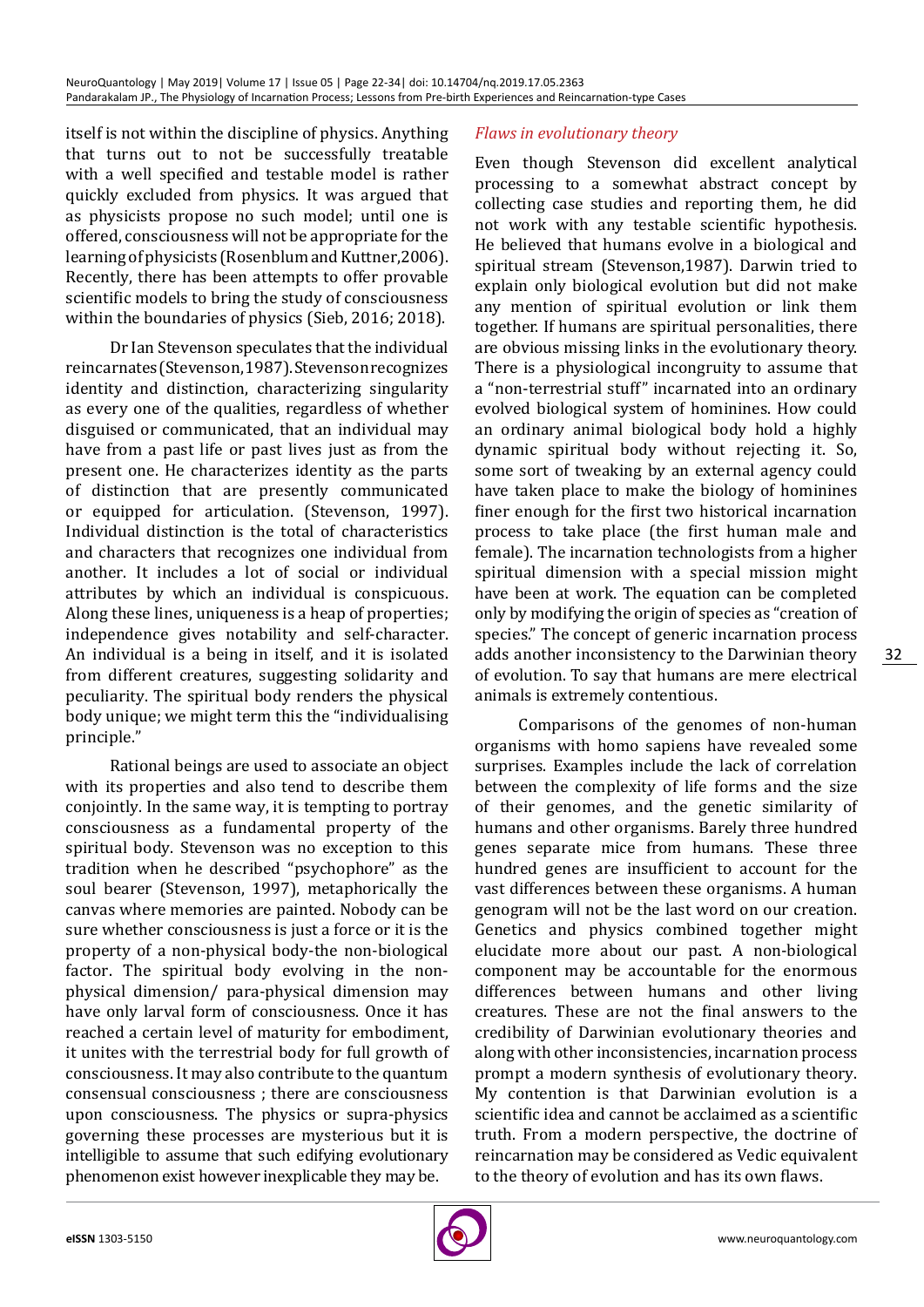# **Discussion**

The process of incarnation is more complex than we can imagine. Spiritual bodies are thought to "hover around" and even to scan the newly formed blastocyst before they establish Nano-level gravitational bonding. Even before fertilisation, the spiritual body may make a telepathic bond with the mother. It requires extra-subtle energies and may depend on the would-be mother for spiritual survival. There is a delicate interplay of energy exchanges with the bearer of the product of conception. Like fertilisation, human incarnation is a process and not a momentary phenomenon.

Study of the generic incarnation process has to be currently satisfied with the investigation of ideas borrowed from reincarnation research and PBEs. Observations gained from twin studies of reincarnation cases suggest that reincarnating personalities themselves may be initiating twinning. That indicates that incarnating spiritual bodies may be on the scene as early as the blastocyst stage, which may not apply to blastocysts that are in a controlled experimental environment. It would be interesting to make a comparative study of PBEs in reincarnation cases and universal incarnations.

If we are to believe in post-mortem existence, postulating a non-terrestrial "Stuff" that incorporates with the foetal body at some stage of its development is more logical than hypothesising any form of terrestrial "stuff" like proto-consciousness which is again a physical material and ultimately bound to follow the second law of thermodynamics; incarnation from a non-physical dimension becomes a corollary of belief in after death existence. The incarnation process follows a uniquely logical biopsychic physics.

The process of reincarnation may be more distressful than the actual bodily death and is not the most desirable form of survival after death. While miscarriages are voluntary from the part of the incarnating spirits, induced abortions are involuntary and are a forced exit from the occupied body. What happens to the spiritual body who misses the great opportunity for terrestrial existence in induced abortions is a matter of great theological concern and highlights the human responsibilities involved in procreational activities. The information we have obtained about the physiology of the incarnation process may be straws in the wind but can stimulate interest in this most important physiological process. More theoretical works and case studies are warranted in this fledgling research field of PBEs. There are more questions than answers in this challenging research arena, but the very concept of incarnation process, if taken with gravity, plugs a hole in the prevailing understanding of the normal physiology of human beings.

#### **References**

- Alfred J. The Invisible Bodies. Victoria, BC, Canada: Trafford Publishing, 2005.
- Andradale HG. Reborn for Love. London: Round-table Publishing, 2010.
- Beichler J. To Die For: The Physical Reality of Conscious Survival. Trafford Publishing, 2008.
- Beloff J. The Mind Brain problem. Journal of Scientific Exploration 1994; l8(4): 509-522.
- Blake S. Reincarnation Refuted: Evidence, Logic and Common Sense. Surrey: Grosvenor House Publishing, 2014.
- Bryan AR. What can Elementary Particles Tell US About the World in Which We Live? Journal of scientific exploration 2000; 14: 57-274.
- Byrne MA. Basis for the Non-local Events of Quantum Mechanics and Psi. Journal of the Society for Psychical Research 2018; 2(2): 65-80.
- Goswami A. Physics of the Soul. Charlottesville, VA: Hampton Roads, 2001.
- Guiley ER. Dream Connections with Afterlife in Afterlife Communication edited by Craig Hogan. Florida: ASCS Publication, 2014.
- Haraldsson E, Samararatne G. Children who speak of memories of a previous life as a Buddhist monk: Three new cases. Journal-Society for Psychical Research 1999; 63:268-291.
- Haraldsson E. Birthmarks and claims of previous-life memories: I. The case of Purnima Ekanayake. Journal of the Society for Psychical Research 2000; 64: 16-25.

https://notendur.hi.is/erlendur/english/cort/purnima.pdf

- Haraldsson E., & Matlock, J. G. I saw a Light and Came Here: Children's Experiences of Reincarnation. Hove, United Kingdom: White Crow Books, 2016.
- Hinze S. The Announcing Dream. Arizona: Three Orchard Productions,2016.
- Kelly E, Kelly EW, Crabtree A, Gauld A, Grosso M, Greyson B. The Irreducible Mind. Lanham: Rowman& Littlefield Inc, 2007.
- Laurentin R, Prof Joyeux H. Scientific and Medical Studies on the Apparitions at Medjugorje, Dublin: Mount Salus Press, 1987.
- Leininger A, Leininge RB. Soul Survivor: The reincarnation of a World War II fighter pilot. London: Hay house, 2017.
- Lucas WB. Regression Therapy-a Handbook for Professionals. NC: Transpersonal Publishing, 2012.
- Masayukı O, Akıra I.Children with life-between-life memories. Journal of Scientific Exploration 2014; 28(3): 477-490.